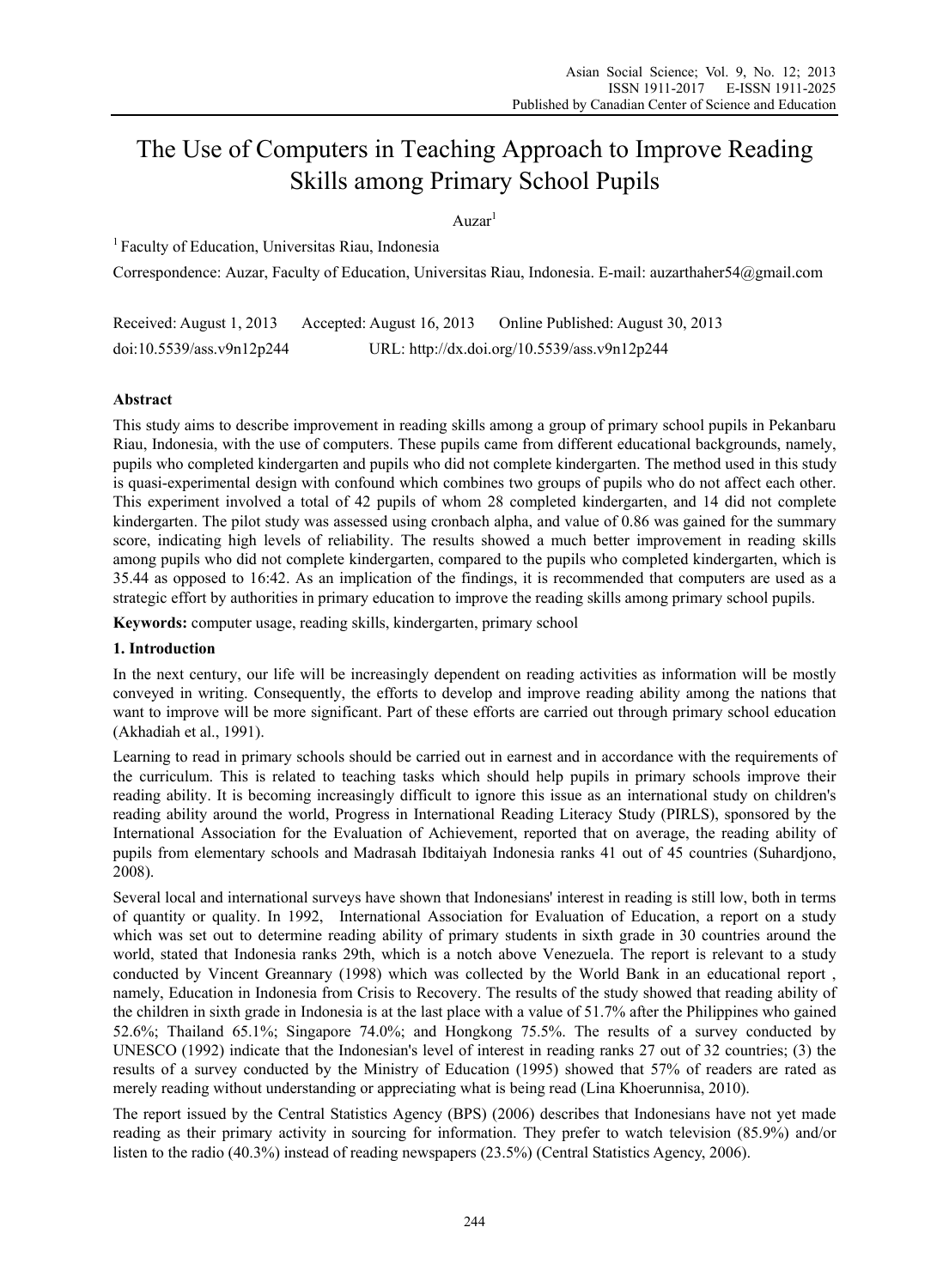Realizing a low ability in reading among the primary students, it is important to improve the quality of teaching how to read and start with beginner reading. However, teaching how to read and starting with beginner reading seems complicated as most children in Indonesia speak their regional language as the language of daily conversation(Akhadiati, et al., 1991). For most of them, Indonesian is a second language. Therefore, the teaching of Indonesian language in general, and the teaching of reading in particular, would educate pupils not only to understand the letters, words, and meaning, but also to understand Indonesian. Thus, the ability of teachers to teach how to read and start with beginner reading is extremely important.

Generally, children's early stages of learning to read is a process which is difficult to be controlled and implemented. Therefore, Therefore, learning to read is a challenging task as the teaching and learning of reading involves teaching the pupils individually. Apart from that, there are influential factors in the teaching and learning of reading, namely,social backgrounds and differing levels of ability in children, especially in reading (Rio Sumarni, 2003).

For pupils of class I in primary school, learning to read is complicated as they try to get to know and connect sounds with letters or words they read. They also follow the teachers' instructions to practice writing. It is an essential and basic lessons for pupils in grade 1 in primary school to read and write. Reading is defined as a receptive language ability while writing is a productive language ability (Zuchdi dan Budiasih, 1996).

Learning to read in primary schools in Indonesia is carried out according to the distinction of low- and high-grade classes. Learning to read in low-grade classes is called beginner reading, while in the high-grade classes, advanced reading.In grade 1 primary schools, beginner reading is carried out in two stages, namely reading without books, and reading with books. Learning to read without books is carried out by using media or props other than books, such as picture cards, letter cards, word cards, and card verse., while while reading activity with books, using books itself as a teaching tool (Sri Nuryati, 2006).

Beginner reading programme in grade 1 aims to empower pupils to read the words and simple text fluently and accurately (Depdiknas, 2000). Reading fluency and accuracy at the beginner stage of learning to read in grade 1 is affected by the liveliness and creativity of teachers. In other words, teacher plays an important role to improve pupils' reading skills. This important role is related with the role of teacher as facilitator, motivator, learning resources, and managers in the learning process.

Reading is a process that involves acquiring meaning from printed items(Spodek dan Saracho, 1994). There are two ways that readers acquire meaning from printed items, namely (1) directly, by connecting the visual marker of its writing with its interpretation, and (2) indirectly, by identifying sounds in words, and linking them with meaning. The first way is used by advanced reader, while the second way is used by beginners.

Learning to read in primary school, especially in grade 1 and grade 2, is referred to as beginner reading lessons. The aim of beginner reading lessons is that the pupils are able to understand and articulate texts with reasonable intonation as a foundation for advanced readers. In addition, learning to read is worth and important for developing student's personality and abilities. Reading materials (such as discourse, verses, words, syllables, letters or sounds of language) which contains moral values, educational values, social values, emotional-spiritual values, and various other values, are the basis of forming and developing student's excellent personality.According to Winihasih (2005), pupils' skills and abilities can be developed in an integrated manner through reading textual materials that contain knowledge and new experiences which could ultimately have implications for developing various abilities in pupils.

Combs (1996) divides beginner reading activities into 3 phases: the preparation phase, the development phase, and the transitional phase. In the preparation stage, the child begins to realize about the function of print materials, the concepts about the workings of printed matters, the concept of letters, and the concept of the words. In the developmental stage, the child begins to understand the patterns of the language contained in the printed materials, and begin to learn to pair the words with other words. In the transition stage, children begin to change the habits of reading aloud to reading silently, and begin to read for leisure.

Burns et al. (1996) stated that the ability to read is something very important in an educated society. However, children who do not understand the importance of learning to read will not have the motivation to learn. Learning to read is a continuous activity,and children who are aware of the high significance of reading as a private activity will study harder compared to those who do not find a benefit in reading activities.

The study was conducted based on the facts that pupils in kindergarten have been taught how to read, although it is against the curriculum and the development of pupils' psychology. In addition, it was found that more than half of pupils in grade 1 primary school has been able to start reading. This situation complicates teachers to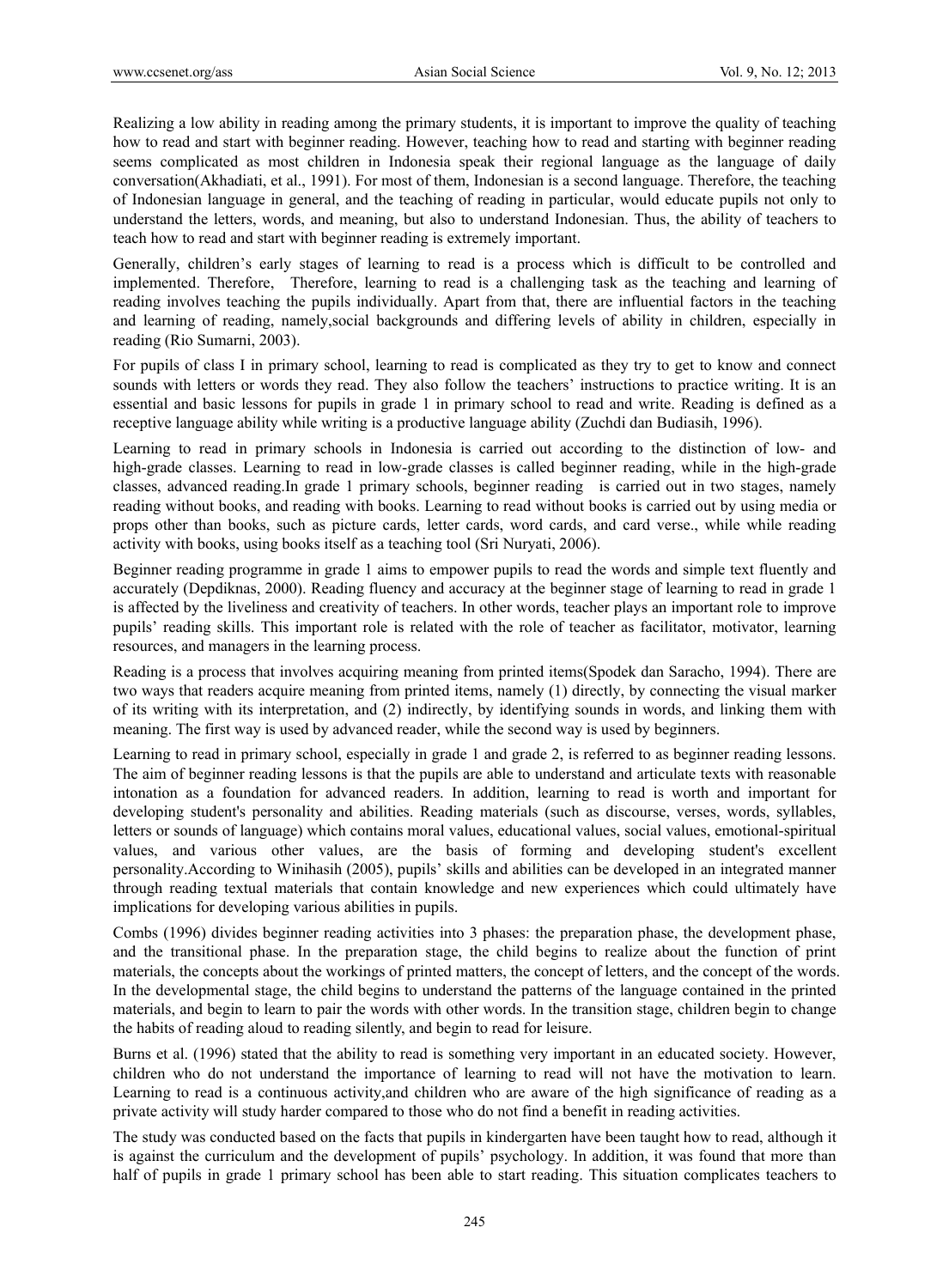determine whether their implementation of teaching in the classroom is successful. Teachers cannot ascertain whether the reading ability demostrated by the pupils coming from kindergarten is the result of teaching and learning in grade 1. These circumstances make it difficult for teachers to implement a chosen way of teaching as they will try various ways. In addition, teachers prefer to use conventional means because they do not know any other way, such as how to read with the help of computers.

#### **2. Problem Statement**

The attitude of duality shown by educational leaders and parents of pupils towards teaching of beginner reading at kindergarten. On the one hand, experts in the fields of education and psychology do not justify the structured teaching of beginner reading done in kindergarten because it would interfere with the development of children's psychology when they were in Grade 3 primary school. Moreover, they consider that it is sufficient to introduce letters, words, and verses in the audio-visual to children at the age of 4-6 years. On the other hand, parents are very concerned their children are not accepted in the primary school as there are some schools that make reading skills as an entry requirement. In addition, some kindergartens make the ability to read and various knowledge as their selling power that many prospective pupils will enroll in their kindergartens.

Based on the Law of National Education System (Sisekolah rendahiknas) No.. 20 of 2003, kindergarten is included in the system of early childhood education (ECD) that promotes learning of morals, religious values, social, emotional, and self-reliance. All of these values are inculcated by means of conditioning exercises. The law does not mention kindergarten as a means of preparing the children for entering the primary school. Similarly, learning letters and numbers are not included in the educational curriculum of kindergarten, so, reading, writing, and arithmetic can be categorized as a violation of the rules. But in practice, the violation occurred in most kindergartens. It happened because of the demands of the majority of the primary schools require prospective pupils to have mastered reading, writing, and arithmetic (Mulyadi, 2005).

The results of the study support a strong association between early childhood education and intellectual development of children. The quality of teaching and intervention during early childhood programme affects children's academic success later in life (Blachman, 2000; Lyon, 1999, Snow, Burns, & Griffin, 1998). Furthermore, new studies on brain development (Garber, 1988; Walker, Greenwood, Hart, & Carta, 1994) showed the effect of early childhood education on the older children's cognitive, socio-emotional, and behavioral. In particular, early success in reading and knowledge is critical for children's cognitive growth.

The issue of reading, writing, and arithmetic is a separate phenomenon. This is because of the pros and cons of teaching reading, writing, and arithmetic in kindergarten. However, there is increasing concern among parents who have kindergarten-age children as they fear their children are not able to follow the lessons in school if the children are not equipped with the skills of early reading, writing, and arithmetic (Maya, 2007).

 The distinction of social backgrounds and levels of ability can cause problems in learning of beginner reading at grade 1 primary school. In primary school grade 1, more than half of the pupils coming from kindergarten already have the ability of beginner readers. Some of them are from diverse backgrounds, who not only never attend kindergarten, but also have parents who pay less attention to their children in early education such that there are pupils who do not attend the primary school grade 1.

Teaching beginner reading is conducted by teachers using conventional means. In addition, teachers do not consistently use one particular teaching method. The teacher will replace some way if a certain technique does not demonstrate significant progress toward reading ability, even though it means they violate the principles of using a technique. Replacement of a technique can influence the results of pupils who are learning to read (Auzar, 2010).

It can be said that teaching with the help of a computer or a CD is never done. This is due to the lack of knowledge about the success rate and ease of teaching reading.using computers. Many teachers are not aware of the fact that using computers in teaching reading has shown a significant success compared to using conventional means (Auzar, 2010). However, this success rate has not taken into account the pupils who are able to read since they were in kindergarten compared with the pupils who have never attended kindergarten. It is possible to see results indicating that pupils who graduate from kindergarten show better learning outcomes than pupils not graduating from kindergarten, but in the progress or development of teaching can prove otherwise. As such, this study will assess whether there is a significance difference in the rate of progress of learning how to read or development of learning how to read between the pupils who graduated from kindergarten compared to the pupils who do not graduate from kindergarten.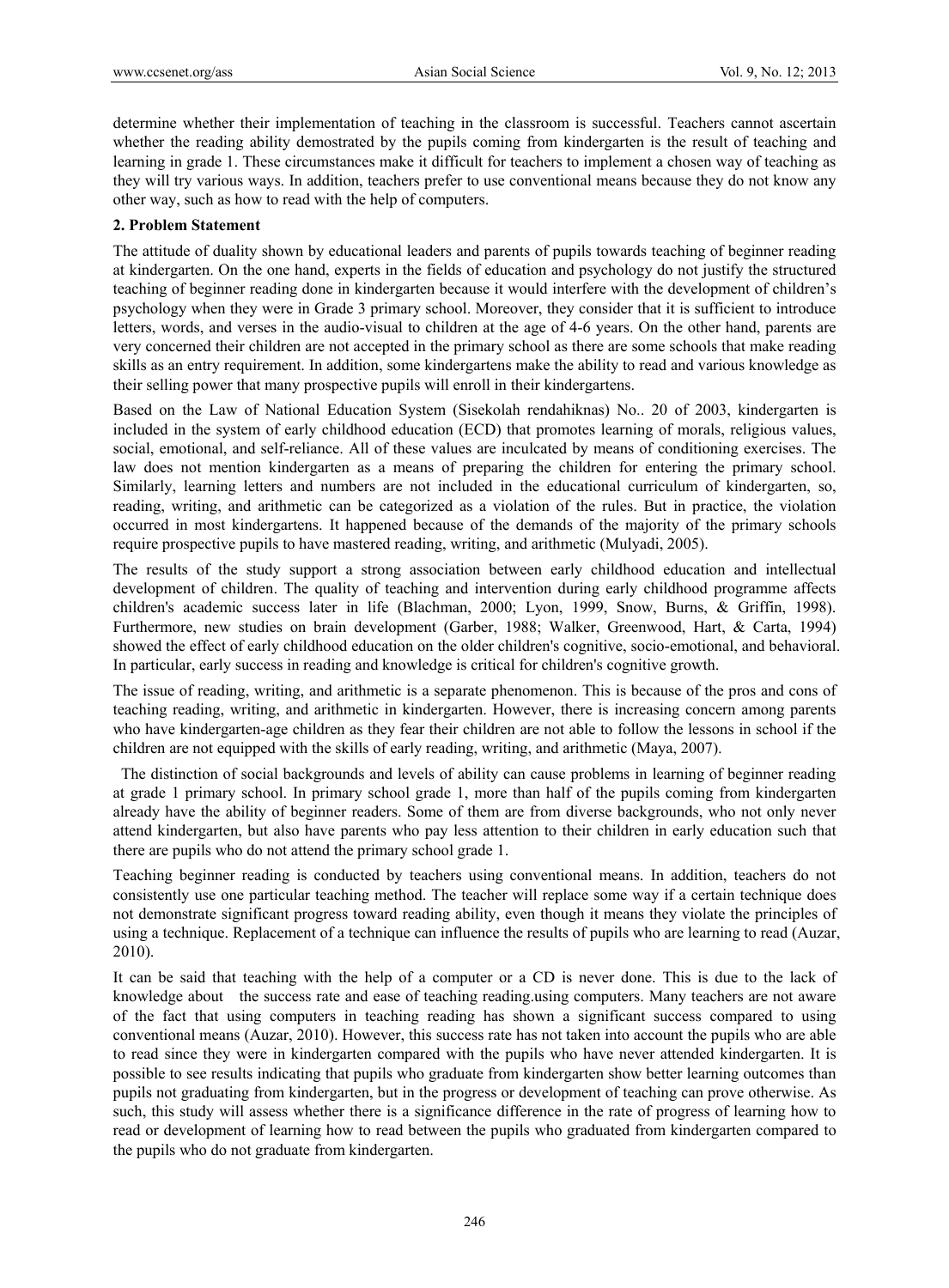## **3. Literature Review**

Reading ability is associated with schemata. Schemata are abstract knowledge structures that are stored hierarchically in the brain(Pratiwi, 2001). In relation to reading, Harjasujana (from Indrawati, 1996) explains that the schemata are associations or images that may appear in the imagination when the reader reads the word, phrase, or verse. According to the cognitive theory of Piaget, the scheme is knowledge structures that organize past experience and provides a framework for understanding new experiences. Piaget considers the scheme as a principle for the development of thinking blocks. As cognitive development is continuous, new schemes continue to be formed while existing schemes are efficiently organized in order to be adapted with the surrounding (Bhattacharya & Han 2001; Peta 2003).

Grade 1 pupils in primary school have firmly established their schemata because they have learned to read in kindergarten before entering elementary school. Based on observations by Mulyadi (2005) in addition to teaching singing, some kindergartens train the pupils' motor skills. Kindergarten pupils are taught every day to recognize the alphabet and numbers. In fact, children as young as four to five years was also required to practice writing in note books such as those done by primary school students. According to Rosalina (2008), writing, reading, mathematics, and even English, are now taught in kindergarten, although the subjects are not required by the curriculum.

Schemata is not the only factor for the success in reading. Burns et al. (1996) suggests the existence of six other important factors that determine a person's success in reading. These six factors are (1) the readers' background knowledge and experience, especially the one appropriate with the reading materials, (2) reading language acquisition, (3) interest in reading, (4) social and emotional readiness, (5) physical readiness, and (6) the ability to think.

The ability to read at a young age, such as at the kindergarten-age, is not something to be proud of as it would not be good for the student. According to Marit Korkman et al. (1999) as cited in Eva Fauzah (2010), children who learned to read when he gets a formal education at the age of 6 to 7 years would have a better reading achievement compared to children who learn to read at the age of 6 years or lesser. This is known as some tests are performed on the children at the age of 9 or 10 years old.

Eva Fauzah (2010) states that in a study, a psychologist in the U.S. compared two groups of children who are learning to read. The first group comprises of the children who attend academic kindergarten, where learning is like in the primary school, which teaches the students various subjects including reading. The second group is the students in regular kindergarten, which prioritizes games for their students. The results demonstrate that the graduates from academic kindergarten did not have a short-term or long-term academic excellence, when compared to regular kindergarten graduate students. In fact, the pupils from academic kindergarten look even more anxious and less creative than the students from regular kindergarten.



Figure 1. Conceptual framework

This study is conducted to investigate the effects of the use of computers on the increase of reading proficiency among students. This study was carried out by categorizing the learners into two groups, namely, pupils graduated from kindergarten, and pupils who did not graduated from kindergarten. The improvement in reading proficiency among students is seen through reading test scores before and after their learning by using computer. Pupils in the study were placed in one group.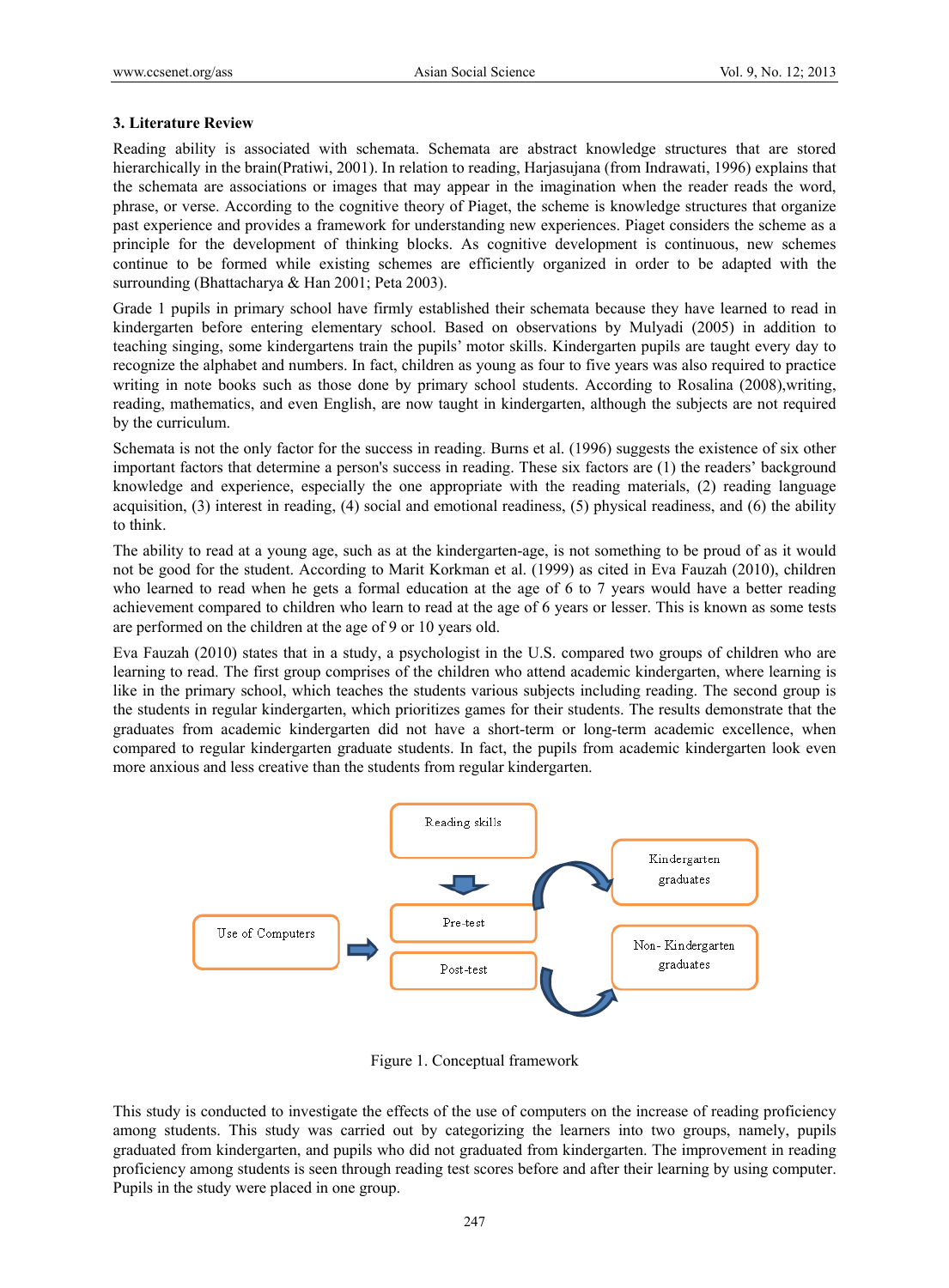## **4. Research Objectives**

This study aims to identify and describe the improvement or development of teaching reading among students who graduated from kindergarten compared to students who did not graduate from kindergarten. It was observed that the progress at the beginning of the learning process are made on the vowels and consonants, monosyllabic words, disyllabic words, and three-syllabic words which are stand-alone and used in sentences. Overall, the pupils use the computer approach.

# **5. Research Methodology**

The methodology used in this study is a quasi-experimental confound, an experimental study that merges two samples into one group in a classroom. It was decided that the best method to adopt for this investigation was to merge both sample groups as they do not affect each other, or in other words, they are not interdependent. Jackson (2006:154) states that *a confound is an uncontrolled extraneous variable or flaw in experiment. If a study is confounded, then it is impossible to say whether changes in the dependent variable were caused by independent variable or by the uncontrolled variable*. This study was conducted on students in the primary school in Pekanbaru. The samples involved in this study are a number of 42 people with 28 pupils who were kindergarten graduates and 14 pupils who were not kindergarten graduates. All samples were combined in a class that used a computer-assisted reading. This experiment was run for the duration of 16 sessions, and each meeting took a period of 35 minutes in the entire period of 8 weeks, and two meetings were held every week.

The test instrument was developed in the form of reading tests based on the curriculum for the first grade. The pilot study for the test was conducted involving 30 elementary school students in first grade in other school which is also under the Indonesian education system. The results of the pilot study, analyzed using Cronbach Alpha, show a high reliability of 0.86. Data were collected using pre-test and post-test in the form of reading skills test. Pre- and post- test were done with two groups of pupils who that went to kindergarten, and the group that did not go to kindergarten, to determine their level of reading ability. The reading test includes questions on the vowels and consonants, monosyllabic words, disyllabic words, and three-syllabic words which are stand-alone and used in sentences.

## **6. Findings and Conclusion**

A comparison of pre-test and post test was conducted to see the improvements in the reading skills among students. The results for pretest on the students who completed Kindergarten and those who did not complete Kindergarten are illustrated in Table 1 below.

| Group            |    | Pre  |                           | Post  |                           | Improvement |
|------------------|----|------|---------------------------|-------|---------------------------|-------------|
|                  |    | Mean | <b>Standard Deviation</b> | Mean  | <b>Standard Deviation</b> |             |
| Kindergarten     | 28 | 71.7 | 8.76                      | 97.56 | 6.36                      | 16.42       |
| Non-Kindergarten | 14 | 45.7 | 3.00                      | 81.14 | 8.77                      | 35.44       |

| Table 1. Improvement of reading skills among students |  |  |
|-------------------------------------------------------|--|--|
|                                                       |  |  |

Table 1 shows the improvement in reading ability among non-kindergarten students (*Non Tadika*) (increase: 16:42) is higher than the ability to read shown by students who completed Kindergarten (*Tadika*) (increase: 35.44). The above findings clearly illustrated as figure 1 below.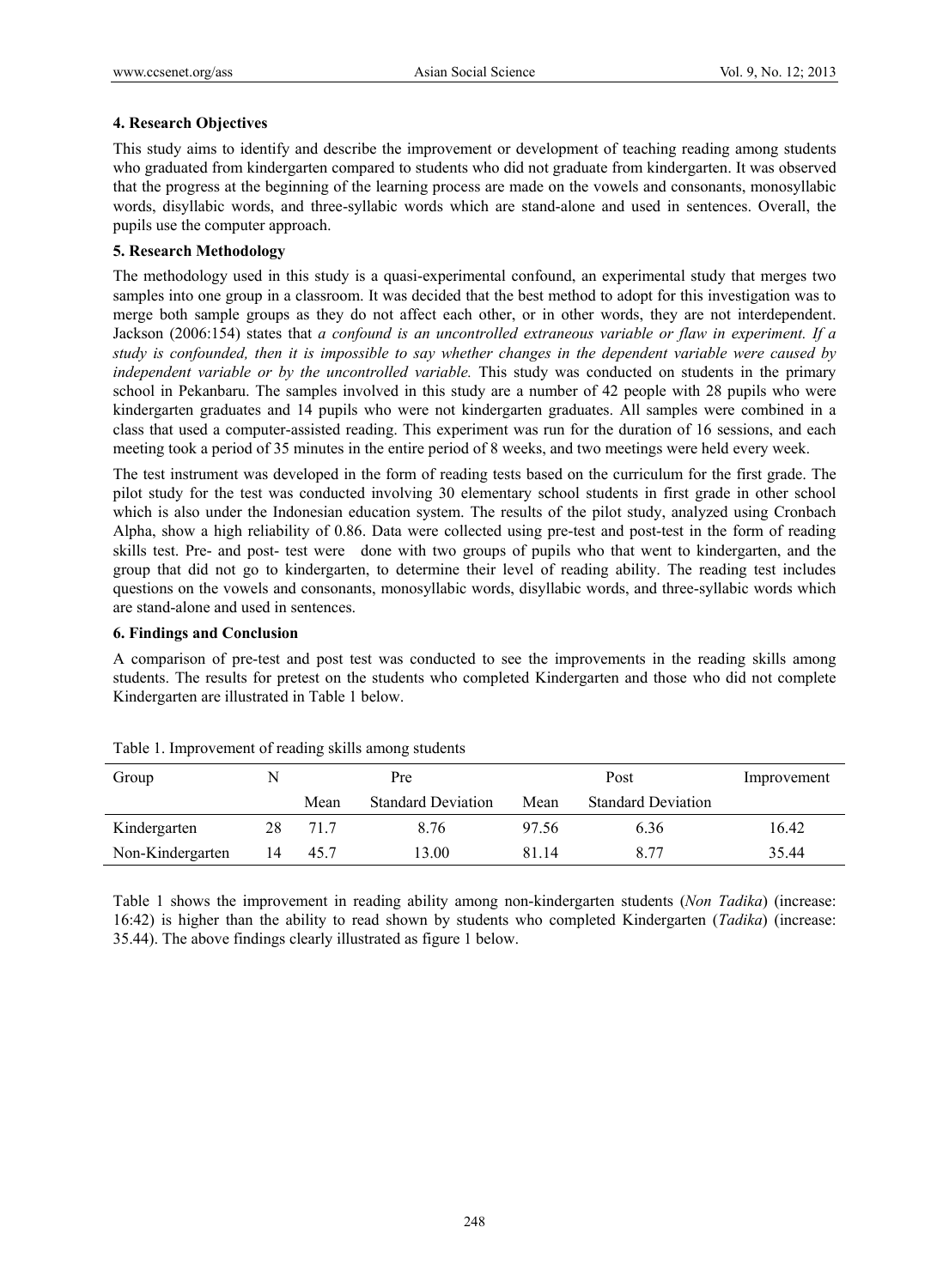

Figure 2. Increased reading skills among students

The results showed a better improvement in the skills of beginning reading among students of grade 1 primary school who did not complete kindergarten compared to students who completed kindergarten. This means that there is no guarantee that students who have learned to read in kindergarten will make a faster improvement in reading. According to Marit Korkman et al. (1999) in Eva Fauzah (2010), children who learn to read during formal education at the age of 6-7 years have a better reading performance compared to children who learn to read at the age of below 6 years. Their performance can be known when the test is done on the children at the age of 9 or 10 years old. Therefore, teachers need to master the concept of computer-aided teaching so that they have a solid understanding of the concept, which can affect their quality of teaching. This is necessary as the teachers have different understanding of the concept. Three main components should be in the Computer Assisted Language Learning, namely computers, language and learning (Finkbeiner, 2001).

#### **7. Implications and Recommendations**

Computers play an important role in developing reading ability among students. The use of computers in language teaching, which can influence not only the effectiveness of teaching but also students' language proficiency, is an appropriate effort to be made in order to have an impact on the problems being faced. As the latest teaching aids, the use of computers is seen as an effort that could change students' perception on language learning. As operators of teaching, language teachers need to have skills to conduct computer-aided language teaching. Although there may be difficulties in the implementation steps, teachers need to be prepared with the skills and knowledge to match with the current educational needs that require more student-centered teaching.

Computers may attract students' interest in reading and is easily used by teachers in teaching. Students are able to focus on the lessons as the computer displays text and colorful picturesthat will attract the interest and attention of students. Computer assisted language learning encourages students to actively participate in class activities that are implemented during teaching and learning. Teachers should include the use of computers in the teaching of reading in a curriculum and not just focus on textbooks alone. The use of computers in teaching provides time for teachers to improve student materials as well as plan and organize lessons using computer according to the students' skills.

The use of computers in schools must be enhanced and this can help in overcoming the problem of illiteracy. A successful education programme that would particularly address the problem of illiteracy is influenced by adequate learning media, and is also influenced by the qualities of the teacher as well as students' own motivation to learn. Mobile phones have given a solution to overcome the obstacle of illiteracy. Computers provide direct effect on the world of education. With the Microsoft Word programme, computers are more widely used in writing and reading practices. With the development of computers in the society, someone who has not been able to write and read is encouraged to study hard so that he could read and write and use the computer as a communication tool popular in the community.

#### **8. Conclusion**

Lessons that teach beginner reading in primary schools are vital as it determines the development of the pupils' acquisition of knowledge in all areas of learning. With the ability to read fluently and understand its contents, it is easier for the students to understand the lessons. However, this does not mean that students should be taught to read before they enter primary school because this can inhibit the development of the pupils learning. Based on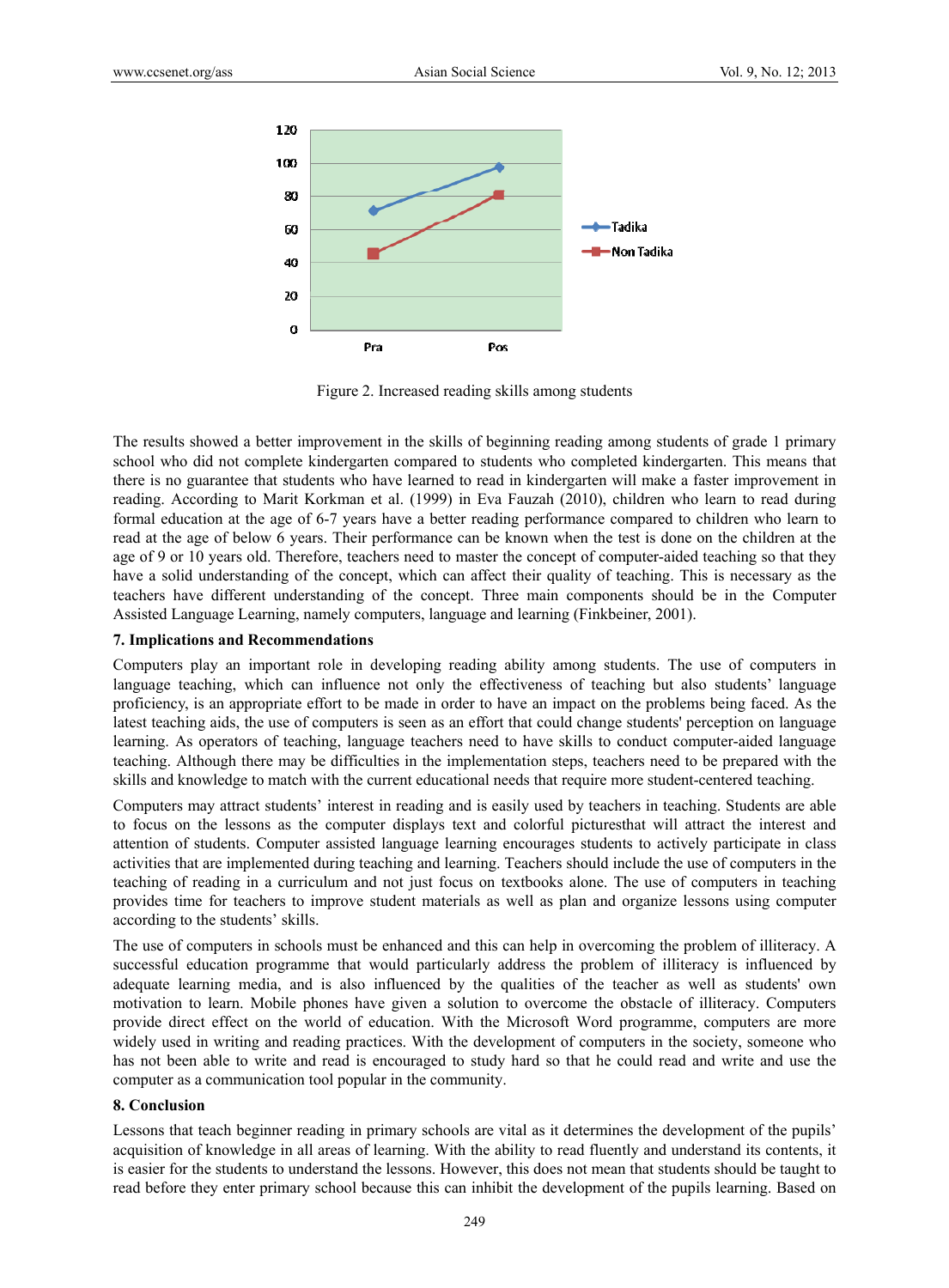the results of studies conducted on lessons that teach beginner reading using a computer or CD for grade 1 students who have completed kindergarten and those who did not, it was concluded that

1) the development of reading ability demonstrated by students who have completed kindergarten is much lower than the students who did not complete kindergarten although kindergarten graduates have acquired the ability to read;

2) the ability to read obtained by the students at kindergarten does not guarantee a good development of pupils read ability in primary school, but in fact, it can hinder their learning development.

#### **References**

- Akhadiah, M. K., Sabarti, M. G. A., & Ridwan, S. H. (1991). *Bahasa Indonesia I.* Jakarta: Ministry of Education and Culture.
- Auzar. (2010). *Pembangunan dan Penilaian Keberkesanan Perisian Pengajaran dan Pembelajaran Berbantukan Komputer Asas Membaca Bahasa Indonesia.* Dissertation (unpublished). Bangi: Universiti Kebangsaan Malaysia.
- Bhatacharya, K., & Han, S. (2001). Piaget and cognitive development. In M. Dlm. Orey (Ed.), *Emerging perspectives on learning, teaching, and technology.* Retrieved March 12, 2013, from http://it3.coe.uga.edu/ebook/ piaget.html
- Blachman, B. A. (2000). Phonological awareness. In M. L. Kamil, P. B. Mosenthal, P. D. Pearson, & R. Barr (Eds.), *Handbook of reading research* (vol. 3, pp. 251-284). Mahwah, NJ: Lawrence Erlbaum.
- Burns, P. C., Betty, D., & Ross, E. P. (1996). *Teaching Reading in Today's Elementary Schools.* Chicago: Rand Mc. Nally College Publishing Company.
- Central Statistics Agency. (2006). *Minat Baca Indonesia Rendah: Wacana Indikator Riset Ilmiah.* Retrieved March 10, 2013, from http://www.bps.go.id
- Combs, M. (1996). *Development Competence Readers and Writers in the Primary Grades*. Englewood Cliff, N.J: Prentice Hall, Inc.
- Depdiknas. (2000). *Metodik Khusus Pengajaran Bahasa Indonesia di Sekolah Dasar*. Jakarta: General Directorate of Elementary Education Ministry.
- Fauzah, E. (2010). *Jangan Paksakan Anak Belajar Membaca Bila Belum Siap*. Retrieved March 12, 2013, from http://www.voaislam.com/muslimah/pendidikan/2010/07/05/7754/jangan-paksakan-anak-belajar-membacabila belum-siap/
- Finkbeiner, C. (2001). One and all in CALL? Learner, moderator dan researcher. *Computer Assisted Language Learning, 14*(3-4), 339-361. http://dx.doi.org/10.1076/call.14.3.339.5793
- Garber, H. L. (1998). *The Milwaukee project: Preventing mental retardation in children at risk.* Washington, DC: American Association on Mental Retardation.
- Indrawati, S. (1996). *Jurnal Ilmu Pendidikan. Pengaruh Konteks Visual terhadap Pemahaman Bacaan Murid Sekolah Dasar.* Malang: IKIP Malang.
- Jackson, S. L. (2006). *Research Methods and Statistics. A Critical Thinking Approach*. Belmont, C.A.: Wadsworth, Thomson Learning Inc.
- Khoerunnisa, L. (2010). *Rendahnya Minat Baca Masyarakat Indonesia*. Retrieved March 7, 2013, from http://www.pemustaka.com/penerapan-digital-library-sebagai-langkah-startegis menstimulasi-budaya-membaca-di-masyarakat.html
- Lyon, G. R. (1999). *The NICHD research program in reading development, reading disorders and reading instruction.* Washington, DC: National Center for Learning Disabilities.
- Maya. (2007). *PAUD dan Calistung*. Retrieved March 12, 2013, from http://pendidikanrumah.blogspot.com/2007/08/paud-dan-calistung.html
- Mulyadi. (2005). *Anak TADIKA Belajar Huruf & Angka, Penganiayaan Terselubung*. Retrieved March 16, 2013, from http://evatiopitna.multiply.com/journal?&page\_start=20&show\_interstitial=1&u=%2Fjournal.
- Nuryati, S. (2007). Pembelajaran Membaca Permulaan Melalui Permainan Bahasa Di Kelas Awal Sekolah Dasar. *Jurnal Sekolah Dasar.*
- Peta, L. (2003). *Cognitive development.* Retrieved March 12, 2013, from